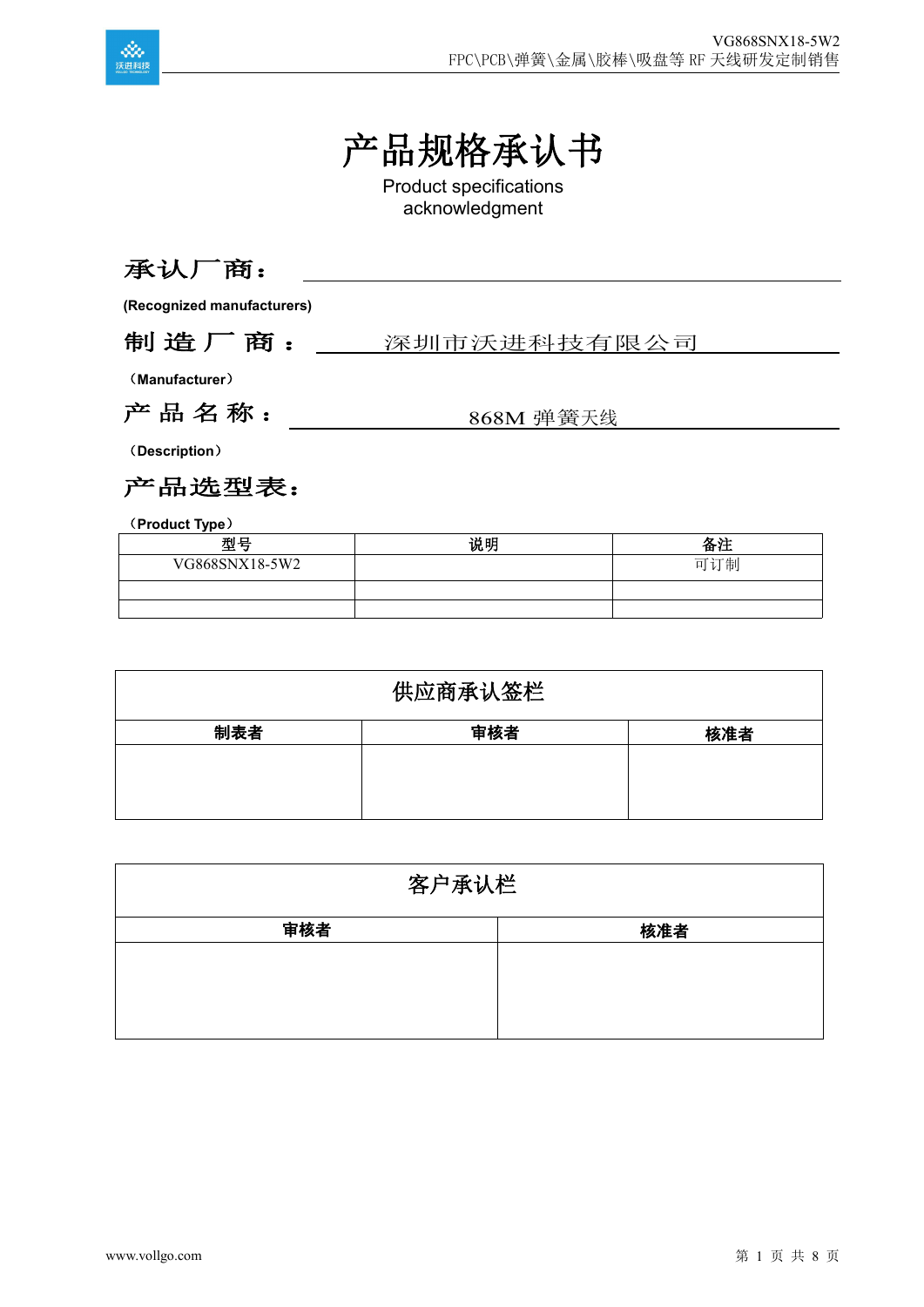

## **1.1 Specifications**

| 天线类型 Antennas Type               | Antenna for 868M application |
|----------------------------------|------------------------------|
| 频率范围 FrequencRange(MHz)          | 868MHz+/-20MHz               |
| 输入阻抗 Input Impendence $(\Omega)$ | $50\Omega$                   |
| 电压驻波比 V.S.W.R                    | $<$ 2                        |
| 增益 Gain (dBi)                    | 2dBi                         |
| 极化形式 Polarization Type           | 垂直 Vertical                  |
| 功率容量 Power Capacity (w)          | 50                           |
| 连接方式 Connector Type              | 直接焊接                         |
| 天线颜色 Color                       | 黄色                           |
| 重量 Weight(g)                     | 1.5                          |
| 线径 (mm)                          | 0.75                         |
| 辐射体 Radiator                     | 铜 Cuprum                     |
| 圈数                               | 9                            |

**1.2 Antenna Picture**



(可定制)

上图型号: VG868SNX18-5W2<br>(可定制)<br>\*注: 因天线功能较为敏感,主体周边机构有变更请通知我们评估。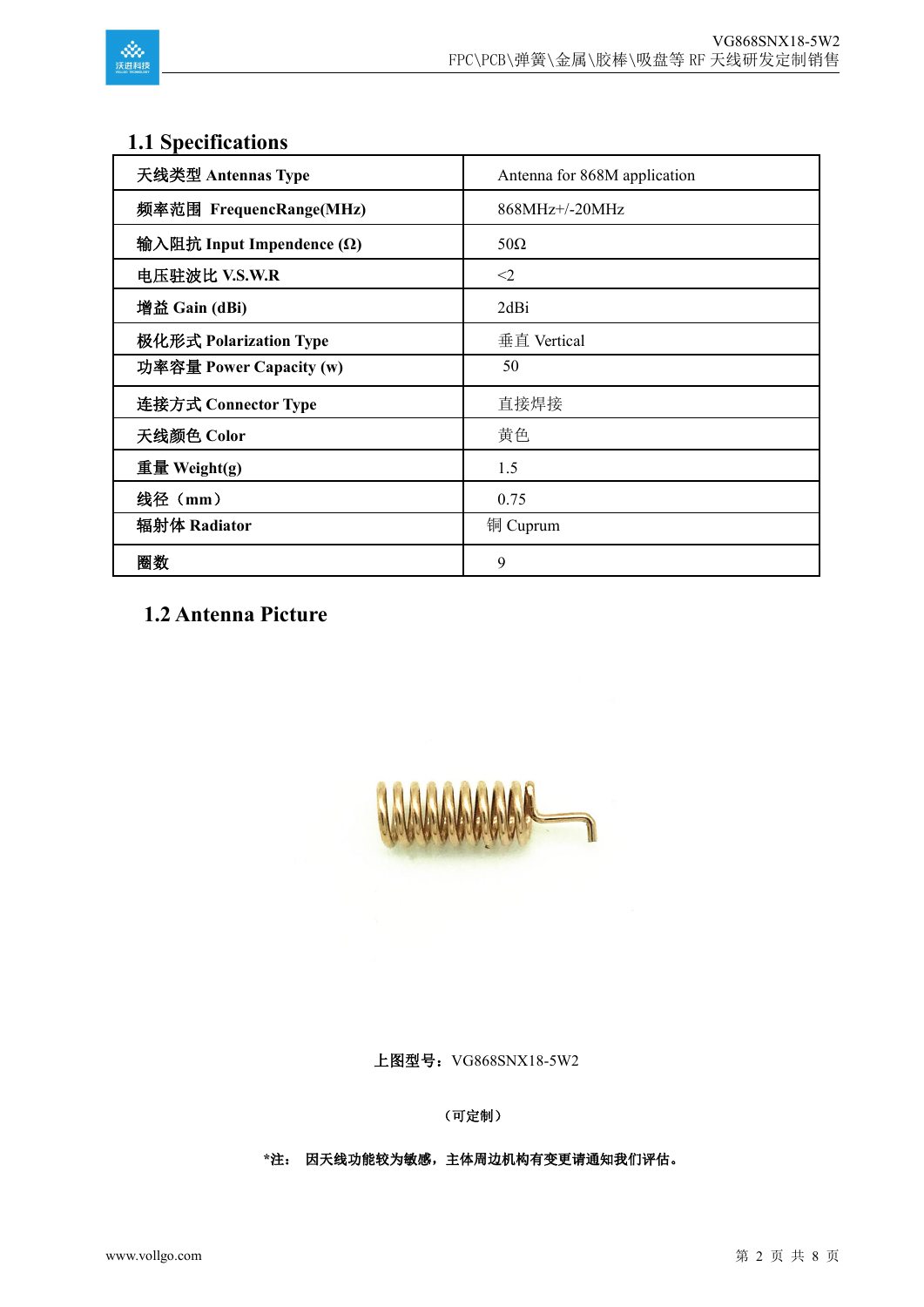

## **2. Electrical Specification**

#### **2.1 Test Equipment**

- A. VSWR and input impedance: Agilent 8753/E5071 Network Analyzer
- B. Antenna gain and efficiency: ETS three-dimensional anechoic chamber

### **2.2 Test Setup 2.2.1 Frequency Range**

#### **2.2.2 VSWR**

Step 1: The antenna is arranged on the customer provided test fixture.

Step 2: The VSWR of the antenna is measured via Agilent 8720/8753 Network Analyzer (see figure. 1).



**Figure.1**

#### **2.2.3 Radiation pattern and Gain**

- A. The 3D chamber provides less than -40dB reflectivity from 800MHz to 6GHz and a 40cm diameter spherical quiet zone. The measurement results are calibrated using both dipoles and standard gain horns (see figure. 2).
- B. The antenna under tested is arranged in the turned table and a decoupling sleeve is used to reduce feed line radiation (see figure.3).
- C. The measured results of the radiation patterns and antenna gain are obtained from the control system and showed on the monitor (see figure. 4 and 5).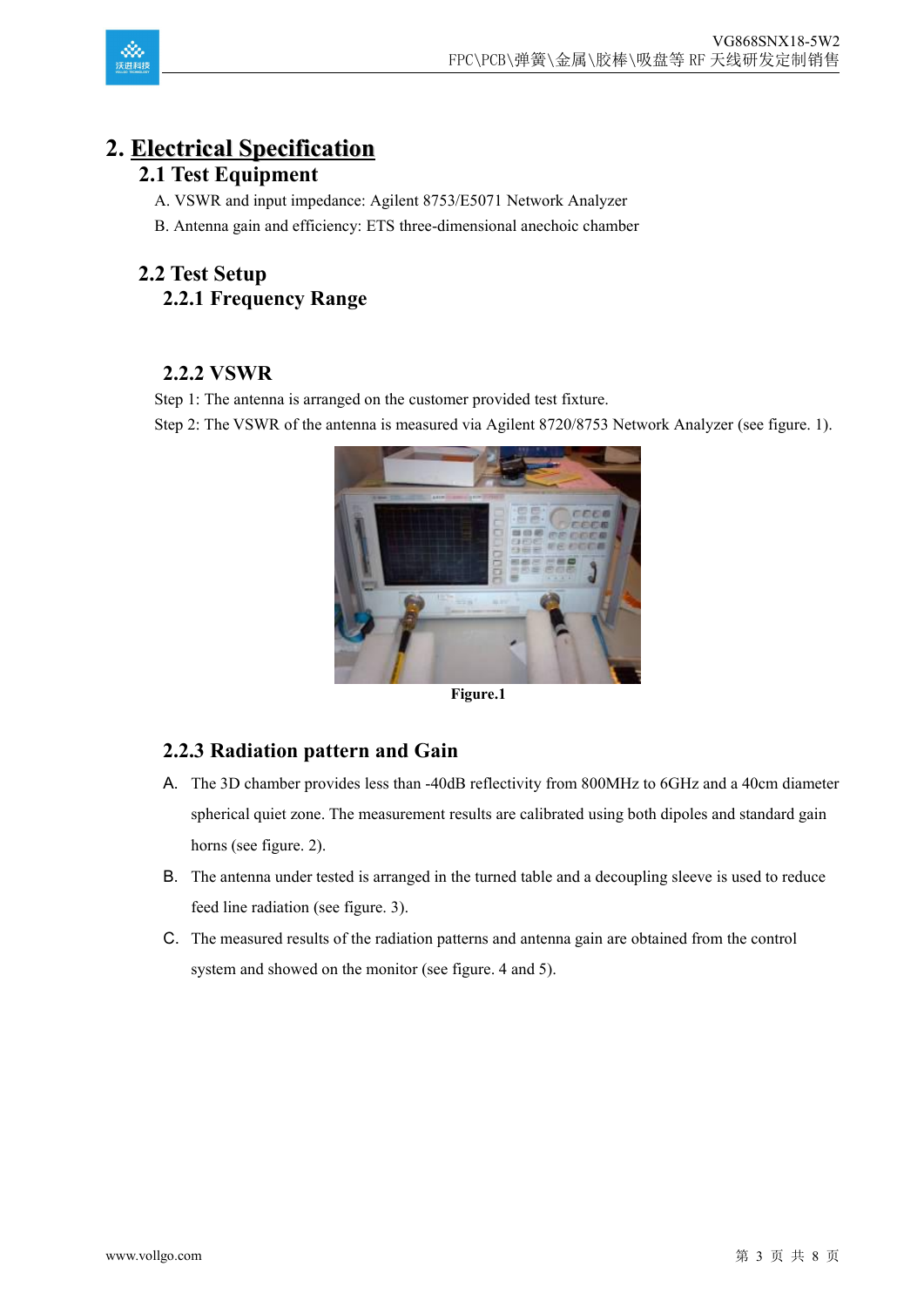









**Figure.4 Figure.5**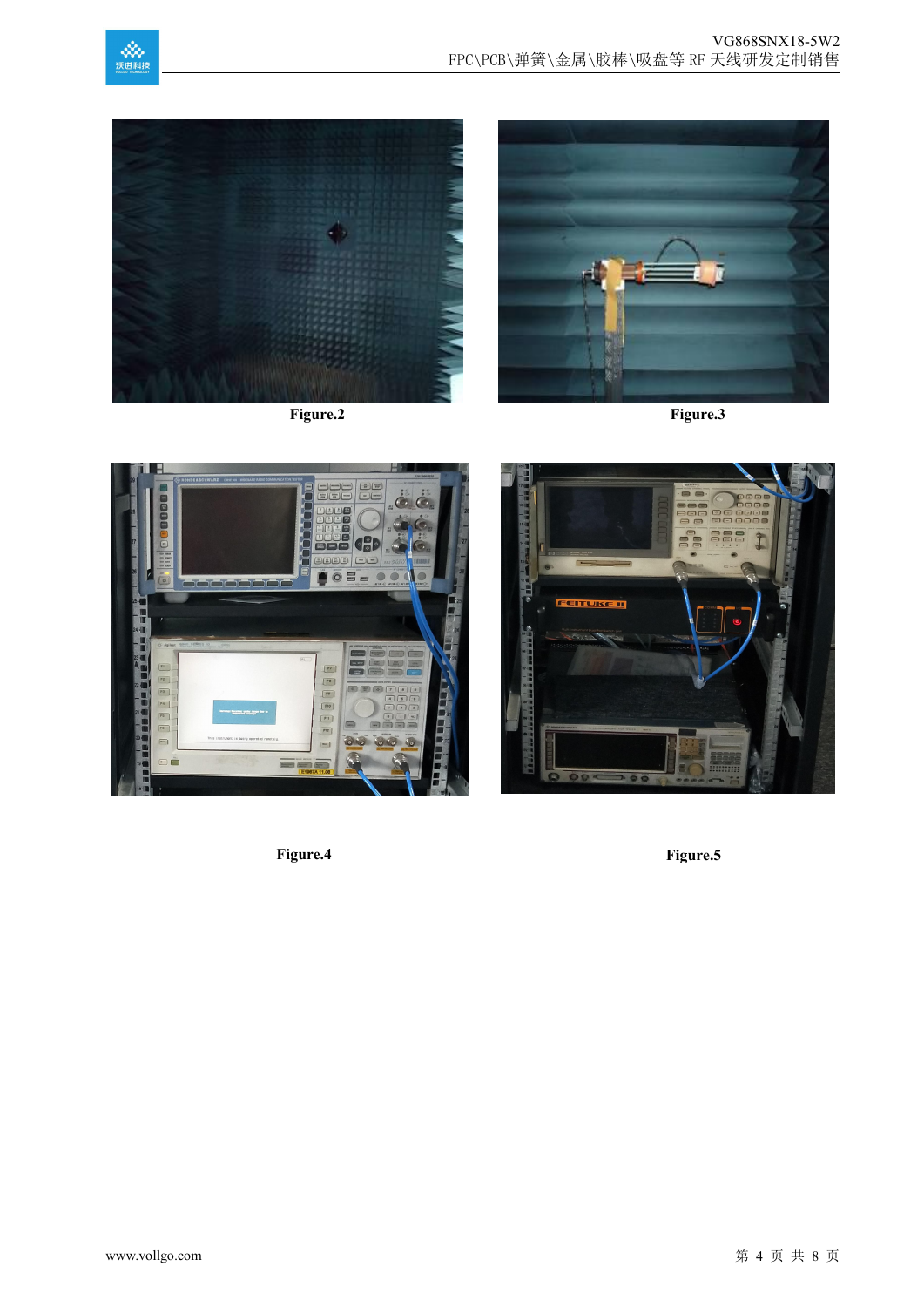

## **3. Performance Data**

#### **3.1 Passive data**

VSWR(电压驻波比)/Return Loss(回波损耗)/Smith Chart(史密斯圆图)

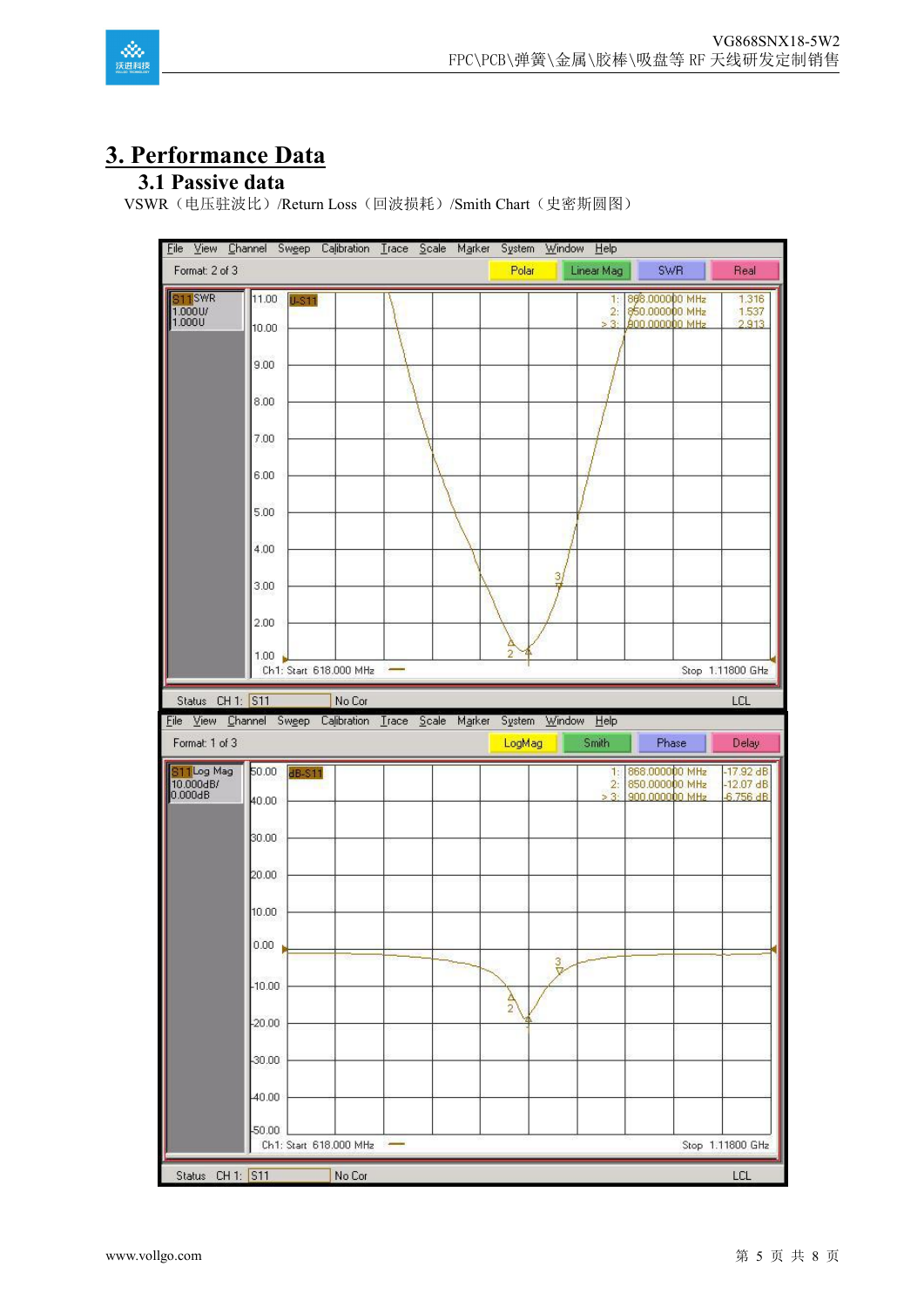





#### **\***注:以上为实测数据,仅供参考;因天线功能较为敏感,主体周边机构有变更请通知我们评估。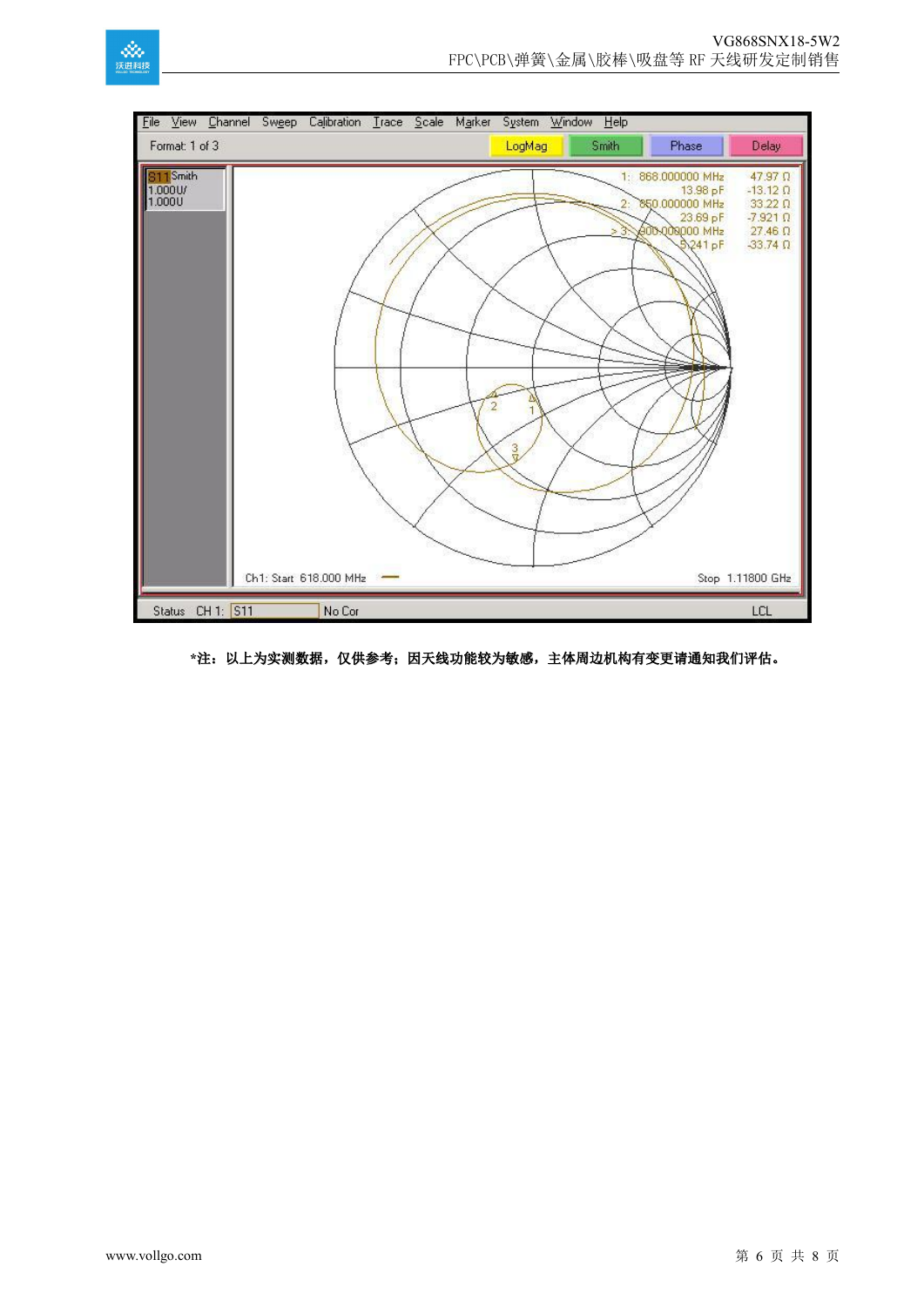

## **4.Mechanical Specification**

**4.1 Assembly Drawing**